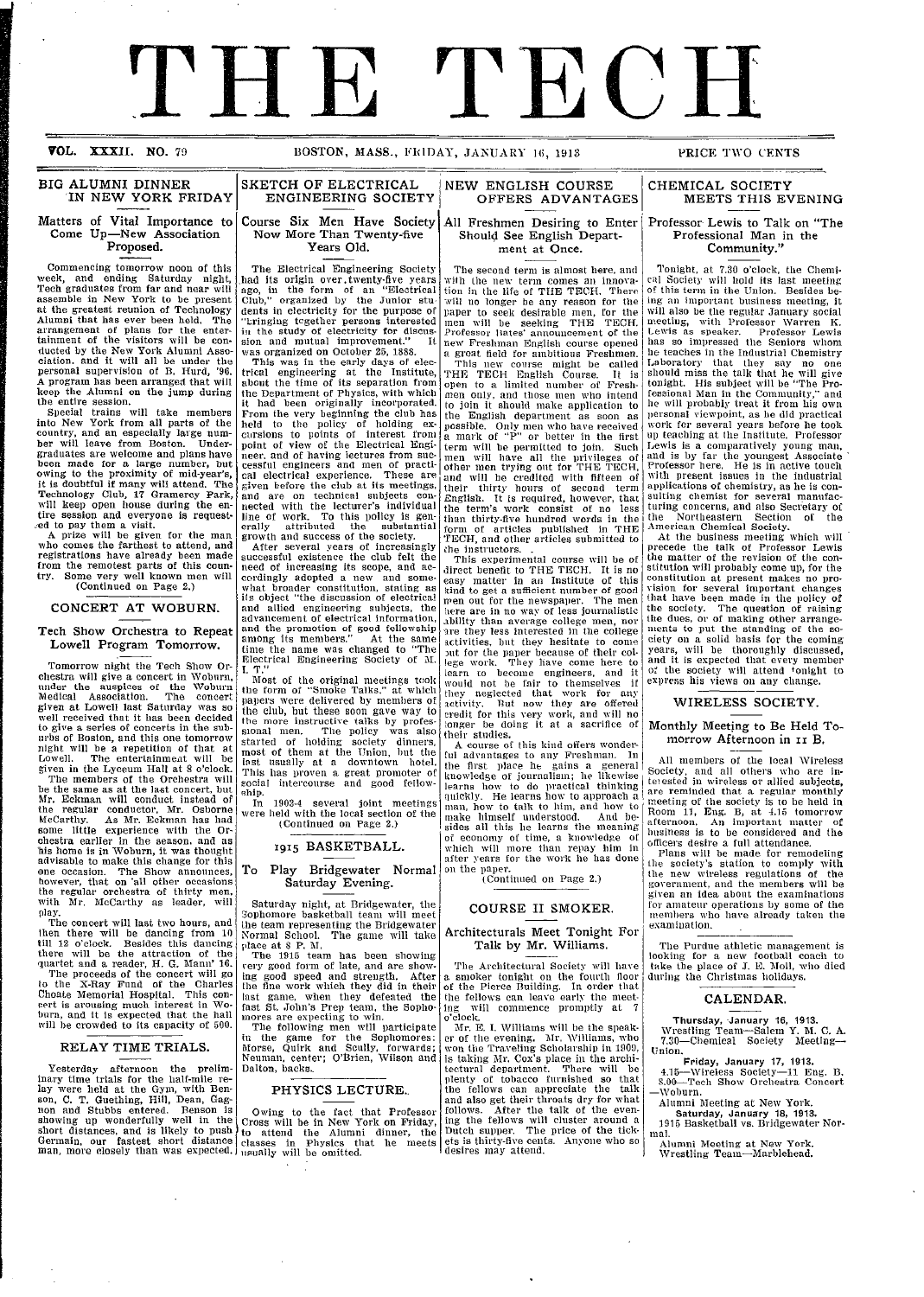THE TECH. BOSTON. MASS., JANUARY 16, 1913

|  | Entered as second-class matter, Sept. 15.<br>1911, at the postoffice at Boston, Mass., un-<br>der the act of Congress of March 3, 1879. |  |  |
|--|-----------------------------------------------------------------------------------------------------------------------------------------|--|--|

Published daily, except Sunday, during<br>the college year by students of the Massa-chusetts Institute of Technology.

MANAGING BOARD.<br>
1. T. Gibson, 1913.........General Manager<br>
8. H. Taylor, 1914.........Editor-in-Chief

19 of the Hours of Managing Balton:<br>
19 of the Hours of Managing Balton:<br>
19 of 2 P. M.<br>
19 of 2 P. M.<br>
19 of 2 P. M.<br>
19 of 19 of 19 S.<br>
19 of 2 P. M.<br>
19 of 2 P. M.<br>
19 of 2 P. M.<br>
19 of 2 B.<br>
19 of 2 B.<br>
19 of 2 B.<br>
19

Office, 42 Trinity Place.<br>Night Phone—Back Bay 5527.<br>Phone—Back Bay 5527 or 2180.

Subscriptions within the Boston Postal<br>District and outside of the United States<br>must be accompanied by postage at the<br>rate of one cent a copy.<br>Subscriptions, \$200 per year, in advance,<br>single confes. 2 cents.

FRIDAY, JANUARY 16, 1913

As we have said many times during As we have salu many times during<br>the year, we are seeking the co-opera-<br>tion of every Technology man in help-<br>ing us publish the best college news-<br>paper in the country, and it is often<br>a source of much regret that there the staff are compelled to hear many<br>remarks of an uncomplimentary nature

remarks of an uncomplimentary nature<br>in going about the Institute, but there<br>have been only two or three instances<br>during the term that men have come<br>to us with a good, straightforward<br>complaint or suggestion.<br>Our columns

ticle trait is published, or any department in the general management.<br>Men can co-operate with us in<br>another way by patronizing our adver-<br>tisers and mentioning our name when<br>they buy from them. With the open-<br>ing of the s many more advertisers, and a great<br>service can be done for THE TECH<br>if any man who knows a merchant or if any man who knows a merchant or<br>manufacturer who might advertise in<br>lts columns will leave their names for<br>the Advertising Manager at THE<br>TECH office.

FECH office.<br>We shacerely hope that every man<br>will consider THE TECH his Institute<br>activity and will endeavor to give it<br>his own personal effort in furthering its ideas and ideals.

ALUMNI REUNION. (Continued from Page 1, Col. 1.)

(continued from Page 1, Col. 1.)<br>be present at the convention, for in<br>scientific, health and commercial lines,<br>Technology men hold an enviable po-<br>gition. The West will be represented<br>by H. O. Bosworth, '02, manager of the

the six Tech men who were elected by<br>the Mayor of Philadelphia to serve on<br>the health board, will be conspicuous.<br>A roll call of prominent Technology<br>graduates has been proposed, and will<br>doubtless be carried out. This wou

### WRESTLING TEAM GOES **AGAINST SALEM TONIGHT**

Men Expect to Put Up Strong Fight Against Powerful Salem Y. M. C. A.

Tonight the wrestling team goes to<br>Salem to meet the strong Salem Y.<br>M. C. A. team, which is considered one of the best teams in this part of the State. The team had been picked for<br>this game a day or two ago, but owing<br>to the fact that Means is still troubled this game a day or two ago, but owing<br>to the fact that Means is still troubled<br>by the sprain that kept him out of the<br>preent East Weymouth game, it is<br>probable that Manager Blodgect will<br>take his place in the 125-pound cl ell, heavyweight, are in good condition, and are expected to show up well.

Tonight's meet will be closely con-

Tonight's meet will be closely contested, and will give the men a rather strenuous training for the meet with Marblehead Saturday.<br>At the meeting of the meet with Marblehead Saturday.<br>At the meeting of the M. I. T. Athleti THE TECH.

NEW ENGLISH COURSE. (Continued from Page 1, Col. 3.)

There is lots of room on the editor-There is lots of room on the equivalent<br>all staff for good men, and all men<br>who work on the paper are eligible<br>for election to this staff. Because a<br>man knows nothing of the procedure<br>of this kind of work is the very rea-<br> near soon master the work which<br>makes possible a daily newspaper at<br>the Institute.

### ELECTRICAL SOCIETY.<br>(Continued from Page 1, Col. 2.)

American Institute of Electrical Engi-American Institute of Electrical Engineers, and it is still customary to have<br>the president of the latter organiza-<br>tion present at one of the meetings<br>each year. This position was held for<br>several years by Professor Jacks

pace with the growth of Course VI,<br>and is now the second largest of the<br>professional societies of the Institute. protessional societies of the institute.<br>In addition to providing a social meet-<br>ing ground for students and instruc-<br>tors, it supplements to a considerable<br>extent the theoretical work of the<br>class room with the practical

sion.<br>
The active membership in this so-<br>
text is limited to the upper classes,<br>
with Sophomores as associate members, of Courses VI, VIII and XIV.<br>
Several members of the Faculty and<br>
numbers of the Faculty and

Several members of the Faculty and<br>a number of active engineers are hon-<br>orany members of the society.<br>The officers of the society at the be-<br>ginning of this year were: President,<br>Robert H. Woods, Jr.; Vice-President,<br>P. C



YOU SHOULD BE IN ON THIS!

If you will buy a winter Suit or Overcoat now, you can get the best trade of your life at our

REDUCTION SALE NOW ON. Get 'round and see our window display. It tells part of the story. We are closing out all our fancy overcoatings<br>and suitings at way down prices that are the talk of the town.

BURKE & CO. Incorp. Tailors<br>18 SCHOOL STREET, and 843 WASHINGTON ST., BOSTON<br>7 MAIN ST, ANDOVER, MASS. HANOVER, N. H.

# McMORROW **College Shoes for College Men**

238 Washington Street, Boston, Mass. OPPOSITE YOUNG'S HOTEL.

## The American Brass Company

**E ANSONIA BRASS & COPPER BRANCH** 

Ansonia, Connecticut Manufacturers of

Bare and Insulated Copper Wire and Cable Drawn Copper Rods, Bars and Strips. Brass Sheets, Rods, Wire and Tubes.

Sole Manufacturers of

"TOBIN BRONZE" (Trade Mark Registered)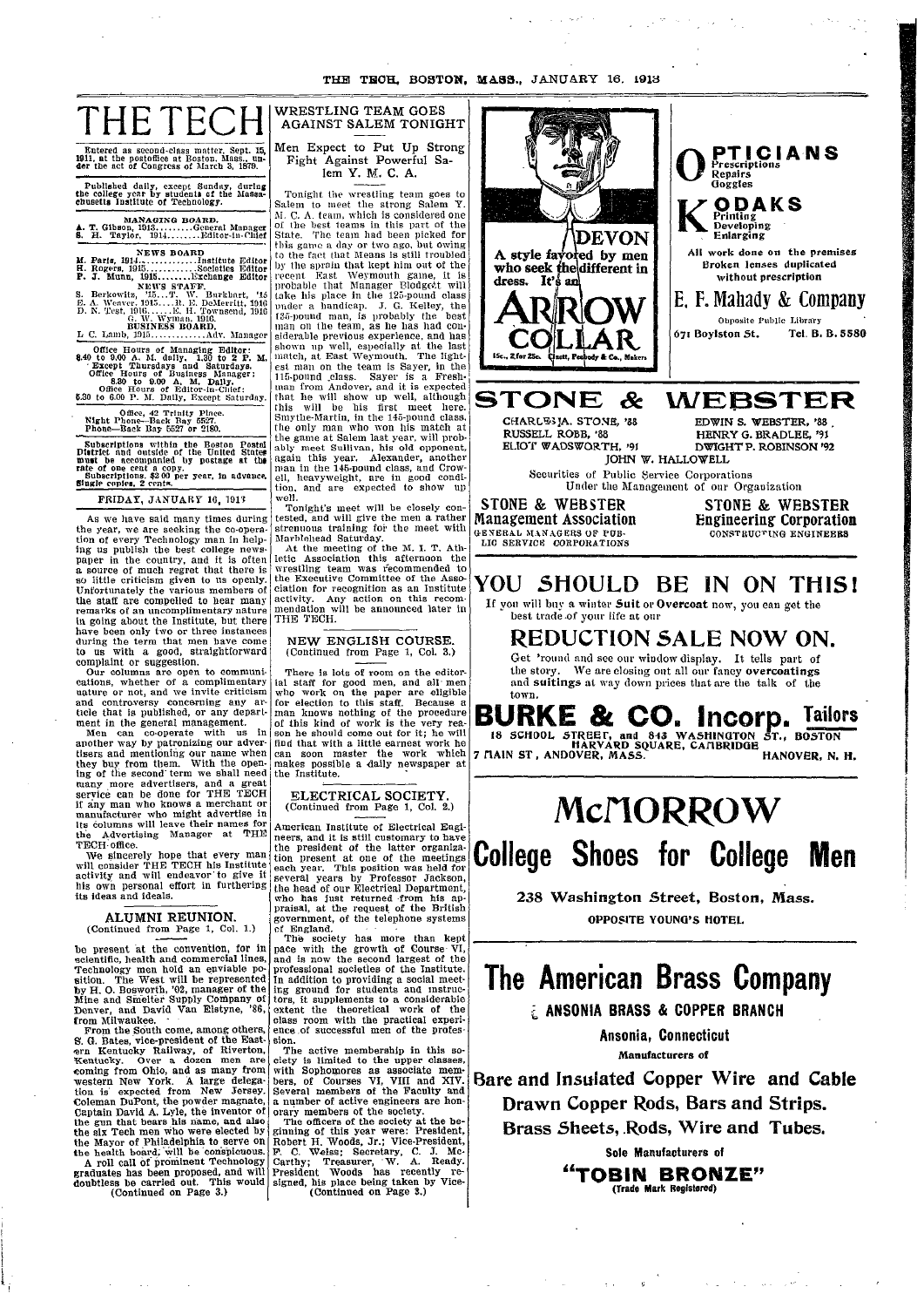| <b>CLASS HISTORIES</b> |  |                   |  |
|------------------------|--|-------------------|--|
|                        |  | SLOW IN COMING IN |  |

#### Technique, **1914,** Needs More Investigation Recently Started Grinds - Photographs Also **Much Desired.**

Technique, 1914, is now rapidly assuming form, and it is but a matter of a comparatively short time when the heap of pictures, paper and photo-graphs that now fill the Technique office will have entirely disappeared<br>to make a successful Year Book. Mat-<br>ters are progressing nicely, in gen-<br>eral, but the remaining material is<br>slow in coming in. In particular, the<br>class histories are causing great co has been accepted. The time limit for these is February 5, and any men intending to write histories will have<br>a part of vacation to work on them.<br>There is always room for more grinds,<br>and any of the latter will be gladly re-<br>ceived. Several men have promised<br>to work some up during the mid-yea recess. Very few photographs have been handed in for the grind column, and if any man possesses any suit-able ones for the purpose the Technique management would like him to submit them at once. These shortcomings are no more nor

less than are experienced in the pub-lication of any book. Technique, 1914, is, on the whole, progressing very well. The work on the book is now half through, and the first hundred pages went down to the printer's yesterday. The management sees no rea-son, if these few slow matters are hurried in, why this year's Technique should not eclipse all former ones.

#### ELECTRICAL SOCIETY. (Continued from Page 2.)

President Weiss. The election of a riesident weiss. The election of a<br>new Vice-President is now going on,<br>H. E. Randall, Jr., and J. E. Tennant H. E. Randall, Jr., and J. E. Tennant having been nominated.

The society is now planning an extensive trip to include most of the im-portant electrical plants in New York State. The party will start on Sun day, February 2nd, at 4 P. M., the trip<br>terminating at 5 P. M., February 7, in<br>New York, where each man may<br>choose between returning to Boston or<br>prolonging his vacation in the metropolis.

The exact details of the trip are not certainly determined as yet, but it will probably be as follows: Monday, February 3, electric furnaces of the Acheson Graphite Co., the electric equipment of the Shredded Wheat Co. and Canadian N. F. Power Co., of Niagara Falls, and the electrical Development Co. of Ontario; Tuesday, February 4, blast furnace gas engine equipment of the Lackawanna Steel Co. at Buffalo; Wednesday, February 5, laboratories of the General Electric Company at Schnectady; Thursday, February 6, and Friday, February 7, Waterside Stations, large turbines of the New York Edison Co., and Fifty-ninth Street Station. On account of the large number go-

ing special sleepers and coaches have been obtained, as well as special rates. The cost of the trip will be \$33.75, open to- all Institute men.

#### LOWELL INSTITUTE.

This afternoon, at 5 o'clock, Pro- 'essor Eucken will give the fourth of his talks on "The Fundamental Prob-lems of Human Life," in Huntington 'Hall. His topic for this afternoon will be "The Greatness of Kant."

He who knows not, and knows not that he knows not, is a fool; avoid him. He who knows not, and knows that he knows not, is ignorant; teach him. He who knows, and knows not that he knows, is asleep; wake him. He who knows, and knows that he knows, is wise; follow him. <sup>I</sup> IF

EFFICIENCY TEST AT HARVARD

Involving Professors and Instructors.

The movement for obtaining the highest possible efficiency is extend-ing even to the universities, as is shown by a recent action which has been taken at Harvard. During the past week every professor and in-<br>structor at the University has re-<br>ceived a card from the authorities<br>asking how much of his time is taken up by the various college duties. Each one was asked to state how many howrs a week he had of actual<br>instruction; how long he spent in preparation for each recitation or lecture; what amount of time he spent in outside research work, and how long the marking of examination pa-pers and daily exercises took him. Besides these there were numerous other questions relating to similar

I

matters. The object of this inquiry has not yet been announced, but it is pre-sumed that it has been done in an attempt to increase the efficiency of the Faculty, and to see that no man has too much work on his hands; also that none has too little. This is the first time that such a i

movement has been undertaken at any of the large universities in the country.

#### ALUMNI REUNION. (Continued from Page 2.)

,)ring out the names of men prominent in every line of work, men who have round their way to the top in the busi-i ness world. One of the most vital subjects that

will be considered at the meeting will be the plan for organization of all the Technology clubs in the country un-aer the name of Technology Clubs Associated. The plan is to unite the various Technology clubs all over the<br>country and to develop their activity,<br>thus helping not only the local associa-<br>ciations, but also the Alumni Associa-<br>tion. The proposed organization will<br>hold meetings yearly in diff b<br>T .<br>C .<br>h

to elect officers and fix a place for next year's meeting. Copies of the proposed constitution have been sent proposed constitution have been sent<br>out to the secretaries of the local clubs and communications for criticism have<br>been solicited. The voting that will<br>take place to decide whether or not<br>this proposed association shall exist<br>will be carried on by clubs or associa-<br>tions, each having one vote.<br>The i ...<br>Lh .<br>Li

b

by those in charge will be as follows:<br>
Friday, January 17.<br>
12.00 M-Registration at the re-<br>
union headquarters, The Plaza, on ar-<br>
rival. ri

1.00 P. M.-Luncheon at The Plaza (arranged according to classes and<br>courses). courses). ·. 00 P. M.-Big mass meeting at I

The Plaza. President Maclaurin will speak. Mr. John R. Freeman will arouse enthusiasm and speak about .<br>T t I

i

the New Site. Professor D. R. Dewey,<br>Professor A. A. Noyes and Professor<br>W. T. Sedgwick will also speak,<br>4.00 P. M.—Formation of the Tech-<br>nology Clubs Associated, a new or-<br>ganization to be formed. The pur-<br>pose of this o i 5<br>D I

tain a central federation. 5.00 P. M.-Tea at The Plaza. Friday night is left open so that the n

men can see the city if they so desire.<br>
Saturday, January **18.**<br>
8.30 P. M.—Clubs and societies

breakfast at The Plaza. 1.00 P. M.-Class luncheons, to be arranged by the classes. I I

7.00 P. M.-Annual banquet of the Alumni Association of the Massachu-setts Institute. of Technology at The Plaza, presided over by James W. Rollins, '78, president. R

**BACK BAY BRANCH**

# **State Street Trust Co.**

130 MASSACHUSETTS AVENUE, BOSTON

**Safe Deposit Vaults**

Credits interest monthly on accounts of \$300 and over

MAIN OFFICE: 33 STATE STREET

## **The Copley Plaza Hotel**

#### **The acme of cuisine and service at** reasonable **prices**

**Afternoon Tea served in the Sheraton Tea '-Room from four until six**

Under tile same manuagement as the Plaza Hotel, New York. Fred Sterry, Managing Director. J. C. La Vin, Manager.

### <code>HOTEL</code> BRUNSWICK **BOSTON**

EUROPEAN AND AMERICAN PLANS

HERBERT H. BARNES, Proprietor